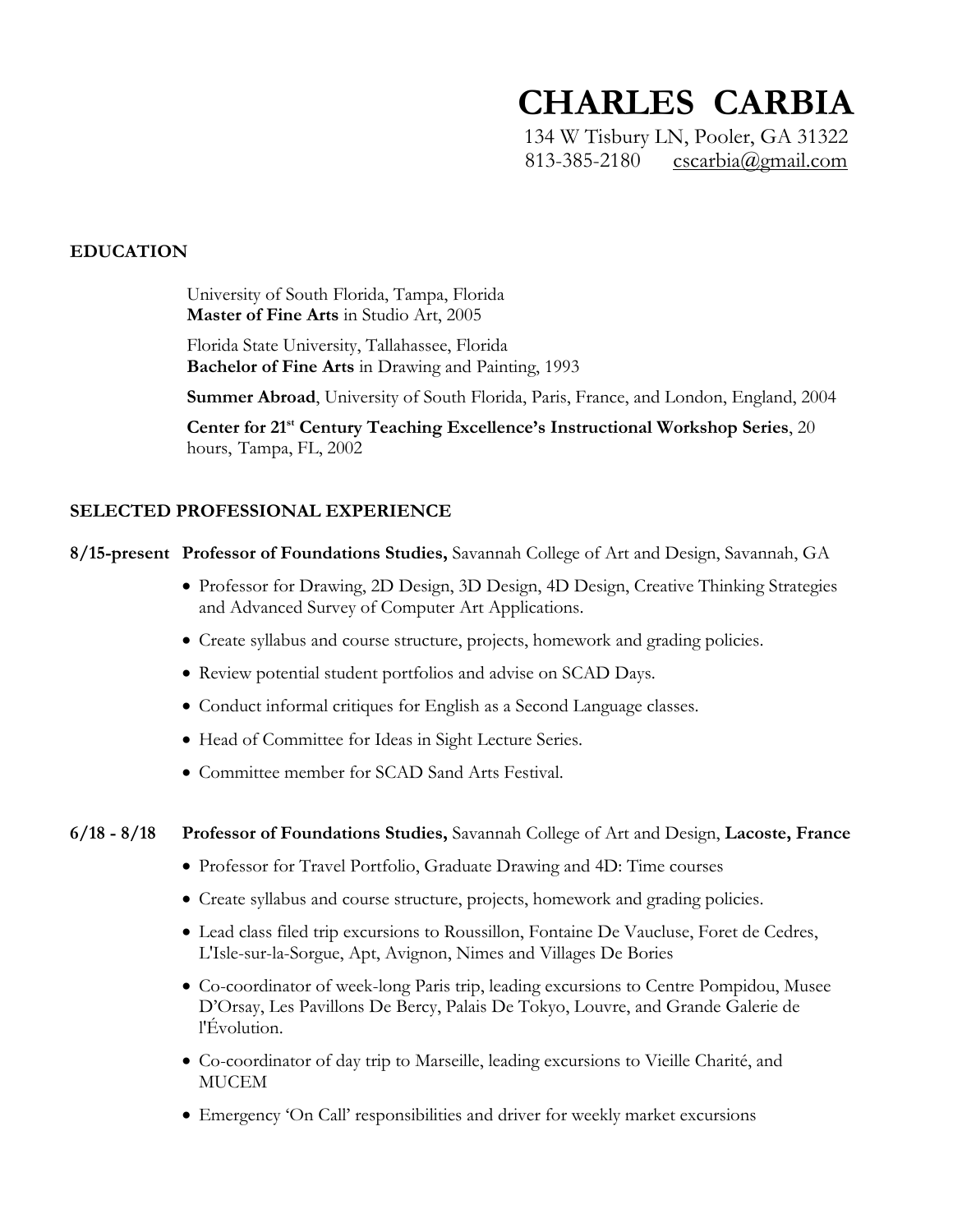# **SELECTED PROFESSIONAL EXPERIENCE (Continued)**

#### **8/03-present Musical Director/Director/Performer,** *Glitter Chariot*

- Compose, transpose and arrange music for 3 to 14-piece performance group.
- Play lead guitar, bass and keyboards plus lead and background vocals in high spectacle art entertainment/glitter rock performances, videos and recordings.
- Create and collaborate on story line, costume and design concepts and constructions as well as stage designs and sound.

# **8/13-present Musical Director/Band Leader,** *Tocamos Mas*

- Compose, transpose and arrange music for 3 to 6-piece traditional Latin jazz ensemble.
- Lead vocals and bass player.
- Schedule, promote and manage group.

**5/07 - 8/15 Adjunct Professor,** Florida State University, Tallahassee, FL

- Professor for Drawing Foundations, 2D Foundations, 3D Foundations, Digital Foundations, Drawing II, Figure Drawing I & II, Advanced Mixed Media Workshop, Installation, Creative Inquiry and Performance.
- Create syllabus and course structure, projects, homework, attendance and grading policies.

#### **8/13 - 8/15 Adjunct Professor,** Florida A&M University, Tallahassee, FL

- Professor for Sculpture I & II.
- Create syllabus and course structure, projects, homework, attendance and grading policies.

#### **8/07 - 8/15 Adjunct Professor,** Chipola College, Marianna, FL

- Professor for Drawing I, Drawing II, Color Composition I & II, 2D Design and Introduction to Sculpture.
- Create syllabus and course structure, projects, homework, attendance and grading policies.
- **8/05 – 5/06 Adjunct Professor,** University of South Florida, Tampa, FL
	- Professor for Fabrications I & II, Intermediate Drawing and Beginning Drawing courses.
	- Created syllabus and course structure, projects, homework, attendance and grading policies.

#### **1/06 – 5/06 Adjunct Professor,** Hillsborough Community College, Tampa, FL

- Professor of Drawing I course.
- Created syllabus and course structure, assignments, homework, attendance and grading policies.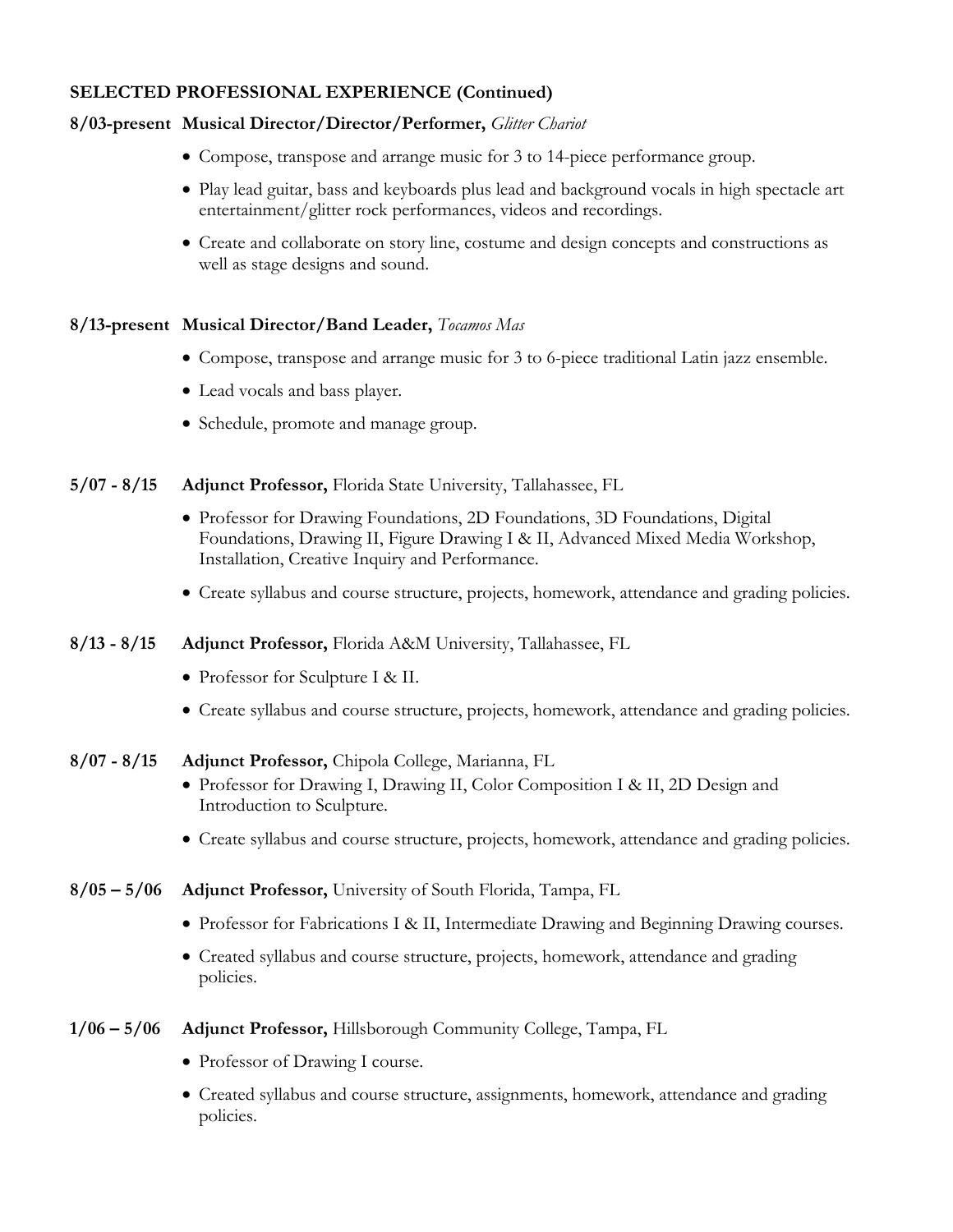#### **SELECTED PROFESSIONAL EXPERIENCE (Continued)**

• Introduced nude model drawing practices to beginning drawing students.

# **8/03 – 5/05 Graduate Assistant,** Instructor of records **/Teacher Assistant,** University of Florida, Tampa, FL

- Professor of Fabrications I, Fabrications II and Beginning Drawing courses.
- Created syllabi and course design for 3 and 4 credit hour foundation classes.
- Assisted with Introduction to Art History and Aztec Art History courses including attendance and grading.

#### **2/97 – 8/03 Graphic Designer/Production Manager,** Signs Now, Tallahassee, FL

- Created daily job scheduling and supervising 2-3 person staff.
- Extensive design experience with Illustrator, Photoshop, Composer, and Corel Draw programs.
- Created and designed layouts per customer requests, including proofs and on-site recreation.
- Experienced in logo creation and replication for all types of applications including small and over-size decal use.
- Produced vinyl graphics with Gerber Envision plotter and Gerber Edge/4-color process machines.
- Managed store supplies and inventory.

#### **2/97 – 11/97 Production Assistant,** Sunshine Advertising, Tallahassee, FL

- Sign construction and installation experience including channel letters and marquee signs.
- Extensive carpentry experience designing and constructing signs, sign frames and hangers, including painting and wood sealing techniques.
- Experience in vinyl applications and techniques on various substrates.

#### **8/95 – 2/97 Production Assistant/Graphic Designer,** Super Signs and Stamps, Tallahassee, FL

- Experience in all stages of sign making including wood construction, metal work, painting, vinyl application, screen-printing, installations, ADA plastic molding, and rubber stamp production.
- Responsible for all stages of customer service and customer relations.
- Full graphic design experience with Casmate programs.

#### **4/94 – 8/95 Manager/Graphic Designer,** Signs Now, Stuart, FL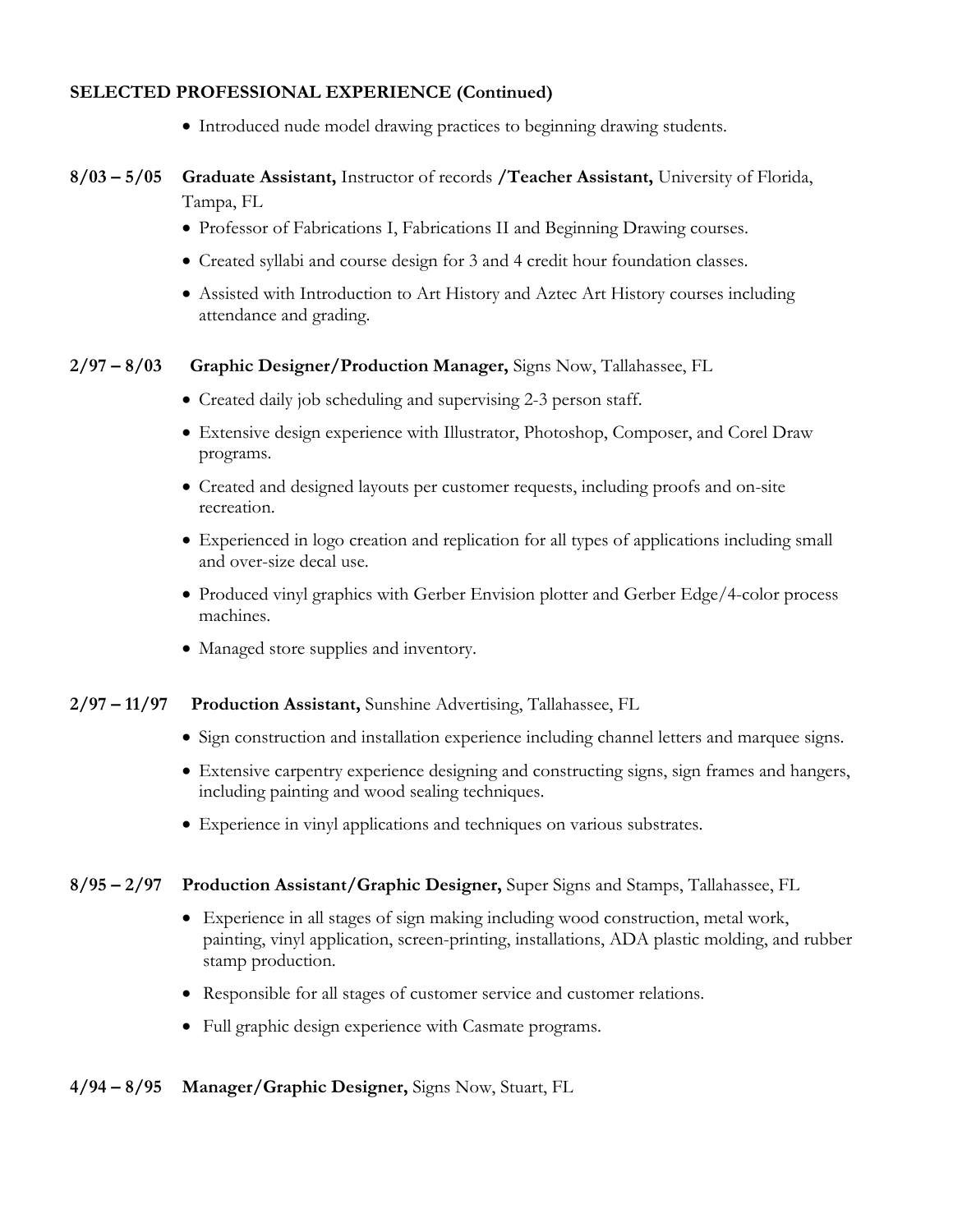#### **SELECTED PROFESSIONAL EXPERIENCE (Continued)**

- Responsible for all stages of store management and sign production including graphic design, installation, inventory and customer service.
- Responsible for training and supervising 3-4 person staff.
- Various vehicle graphic experience including local police and fire rescue service accounts.

#### **3/93 – 4/94 Graphic Designer/Assistant,** Ampersand Graphics, Stuart, FL

- Experience with producing multi-layer designs, enlargement and reduction processes.
- Experience with Sign Lab programs.
- Experience in postproduction for large screen print orders including camera operations and film development.

#### **2/92 – 3/93 Production Assistant,** Signs Now, Tallahassee, FL

- Vinyl applications, sign construction and installation experience.
- All stages of customer service responsibilities.
- **5/90 – 8/90 Production Assistant,** Signs in One Day, Port St. Lucie, FL
	- Vinyl applications, sign construction and installation experience.
	- Basic costumer service responsibilities.

#### **SELECTED EXHIBITIONS AND PERFORMANCES**

**2019** *Waterworks,* Tocamos Mas, live performance and film shoot, Tallahassee, FL *30-Year Reunion Performance*, Malice in Wonderland, Bird's, Tallahassee FL *Waterworks,* Tocamos Mas performance, Tallahassee, FL *SCAD 40 Block Party*, Tocamos Mas performance, Gryphon Tea Room, Savannah, FL *The Backyard @ Boca Fiesta & Palomino,* Tocamos Mas performance, Gainesville, FL *SCAD Foundations Studies Faculty Show,* Anderson Hall, Savannah, GA *Cypress,* Tocamos Mas performance, Tallahassee, FL *Album Release Concert,* Tocamos Mas performance, Fifth and Thomas, Tallahassee, FL **2018** *The Fall Equinox Celebration and Benefit for The Oasis Center for Women & Girls,* Tocamos Mas performance, Crystal Portal, Tallahassee, FL *SCAD Foundations Studies Faculty Show,* Anderson Hall, Savannah, GA *The Two Arlequins,* actor, SCAD class collaboration, French Classical Theater with Professor Anton, Aug.  $16<sup>th</sup>$ ,  $17<sup>th</sup>$  and  $18<sup>th</sup>$ , Chemin Park, Lacoste, France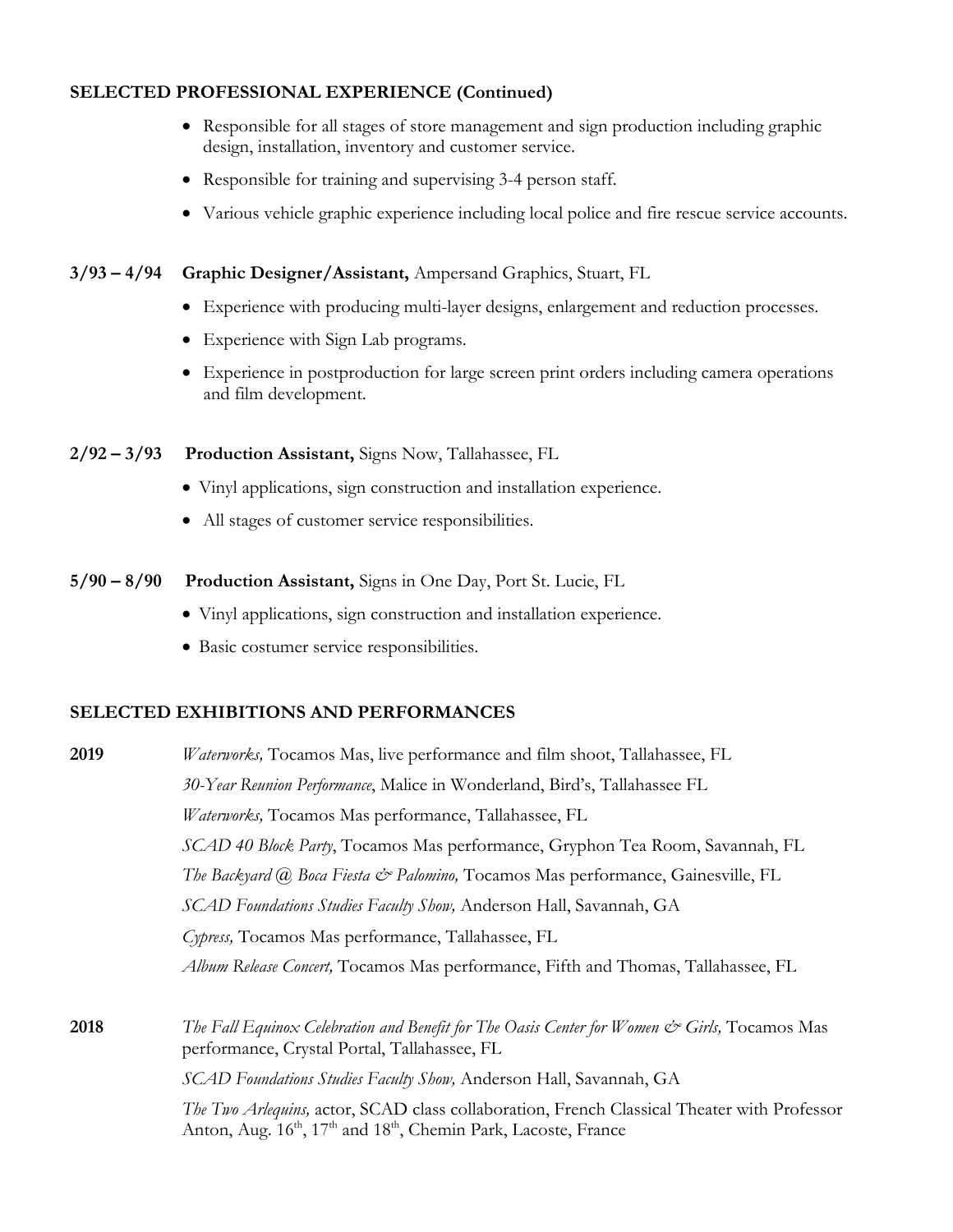*Never Mind*, actor, film by Brennan Colahan, Lacoste, France

*This Catharsis*, actor, SCAD student film, invited by Professors Anton and Stanley, July 31- Aug. 11, on location in Lacoste, Avignon, and Apt, France

*Any Day Now (Love Will Let Me Down)*, Glitter Chariot performance, Alter Ego / SCAD DeFINE Art 2018, curated by Ben Tollefson, Gutstein Gallery, Savannah, GA

*Alter Ego,* SCAD DeFINE Art 2018, curated by Ben Tollefson, painting collection submission, Gutstein Gallery, Savannah, GA

*Other (People's) Bodies*, SCAD Curatorial Incubator Project, curated By Zara Bell, mixed media drawing submission, Alexander Hall, Savannah, GA

*The Rio Carrabelle Arts Center,* Tocamos Mas performance, Carrabelle, FL

*SCAD Foundations Studies Faculty Drawing Show,* Anderson Hall, Savannah, GA

*Spectrum Gestalt 5*, BG Project Space Gallery, Santa Monica, CA

**2017** *New Year's Eve Celebration Event,* Tocamos Mas performance, Wine Loft, Tallahassee, FL *McClay School Benefit at Doak Cambell Stadium,* Tocamos Mas performance, Annual music and art benefit concert, Tallahassee, FL

*SCAD Foundations Studies Faculty Drawing Show,* Anderson Hall, Savannah, GA

*FSU Benefit at Willis Dairy Farm,* Tocamos Mas performance, benefit concert, Tallahassee, FL

*Florida Folk Festival,* Tocamos Mas performance, Stephen Foster Folk Culture Center State Park, White Springs, FL

*El Rocko Lounge,* Tocamos Mas performance, Savannah, GA

*SCAD Foundations Studies Faculty Show,* Anderson Hall, Savannah, GA

*New Posh,* Tocamos Mas performance, Crawfordville, FL

*A Love Letter to Puerto Rico,* Tocamos Mas performance, benefit concert, El Rocko Lounge, Savannah, GA

*Trunk\_L.A.B.*, Glitter Chariot performance, curated by Christopher Olszewski, Miami, FL (upcoming)

**2016** *Been a Long Time Gone (What You Had and What You Lost),* Glitter Chariot performance, 621 Gallery, Tallahassee, FL

> *Rockin' with Spirit Concert,* Tocamos Mas performance, The Spirit of a Child Foundation benefit concert, Tallahassee, FL

*Florida Folk Festival,* Tocamos Mas performance, Stephen Foster Folk Culture Center State Park, White Springs, FL

*SouthWoodstock Festival,* Tocamos Mas performance, Annual music and art benefit concert, Tallahassee, FL

*WFSU Presents Gradstock!,* Tocamos Mas live TV performance, American Graduate Benefit Concert, WFSU Television Studios, Tallahassee, FL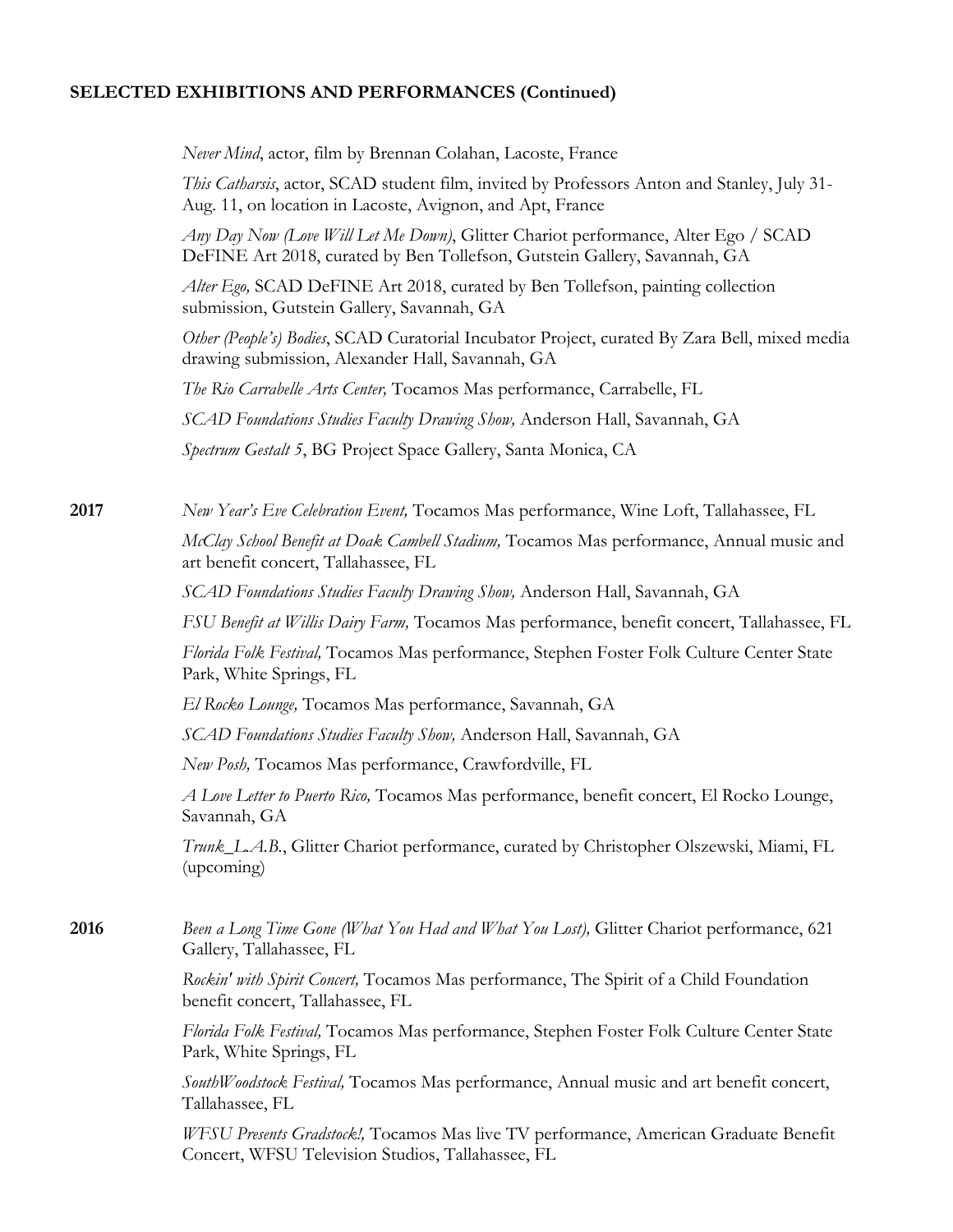*STAC Inaugural Event,* Tocamos Mas performance, LeMoyne Center for Visual Arts, Tallahassee, FL

*Fire Betty's Arcade Bar,* Tocamos Mas performance, Tallahassee, FL

**2015** *SCAD Foundations Studies Faculty Show,* Anderson Hall, Savannah, GA

*Warning In Your Eyes*, Glitter Chariot performance, Florida State University Museum of Fine Arts, Tallahassee, FL

*Dashing and Crashing,* Hyperlink Gallery, curated by Amber Cobb*,* Denver, CO

*Waterworks Halloween Show and Parade,* Tocamos Mas performance, Tallahassee, FL

*Evening of Grace Gala,* Tocamos Mas performance, Grace Mission Fundraiser, FSU Alumni Center, Tallahassee, FL

*The Backyard @ Boca Fiesta & Palomino,* Tocamos Mas performance, Gainesville, FL

*The Spirit of a Child Foundation Benefit Concert,* Tocamos Mas performance, Legion Hall, Tallahassee, FL

*Fred Astaire Dance Studio,* Tocamos Mas performance, Tallahassee, FL

*Florida Folk Festival,* Tocamos Mas performance, Stephen Foster Folk Culture Center State Park, White Springs, FL

*Martin County Arts Festival,* Tocamos Mas performance, Stuart, FL

**2014** *13 Love Songs*, performance with Kelly Boehmer and Patrick McKinney, Working Method Contemporary Gallery, Tallahassee, FL

> *Dashing and Crashing,* Hyperlink Gallery at Zhou B Art Center, curated by Amber Cobb, Chicago, IL

*The Stuff of Legends*, Glitter Chariot video, curated by Margaret Meehan, Gray Matters Gallery, Dallas, Texas

*I See a Warning in Your Eye*, Glitter Chariot performance, Collection at South Side, Tallahassee, FL

*Solamente Latino,* Tocamos Mas live radio performance, V-89 WVFS the Voice of Florida State. 89.7 FM, Tallahassee, FL

*"Death", Sperm to Worm*, performance with Kelly Boehmer and George McConnell, 621 Gallery Annex, Tallahassee, FL

*Caribe!,* Tocamos Mas performance, Railroad Square Caribbean Festival, Tallahassee, FL

*Miccosukee Root Cellar,* Tocamos Mas Trio performance, Tallahassee, FL

*Mockingbird Café,* Tocamos Mas performance, Tallahassee, FL

*The All Saints Hop Yard,* Tocamos Mas Trio performance, Tallahassee, FL

*Faculty Annual*, Florida State University Museum of Fine Arts, Tallahassee, FL

*17th Annual Art Auction*, 621 Gallery, Tallahassee, FL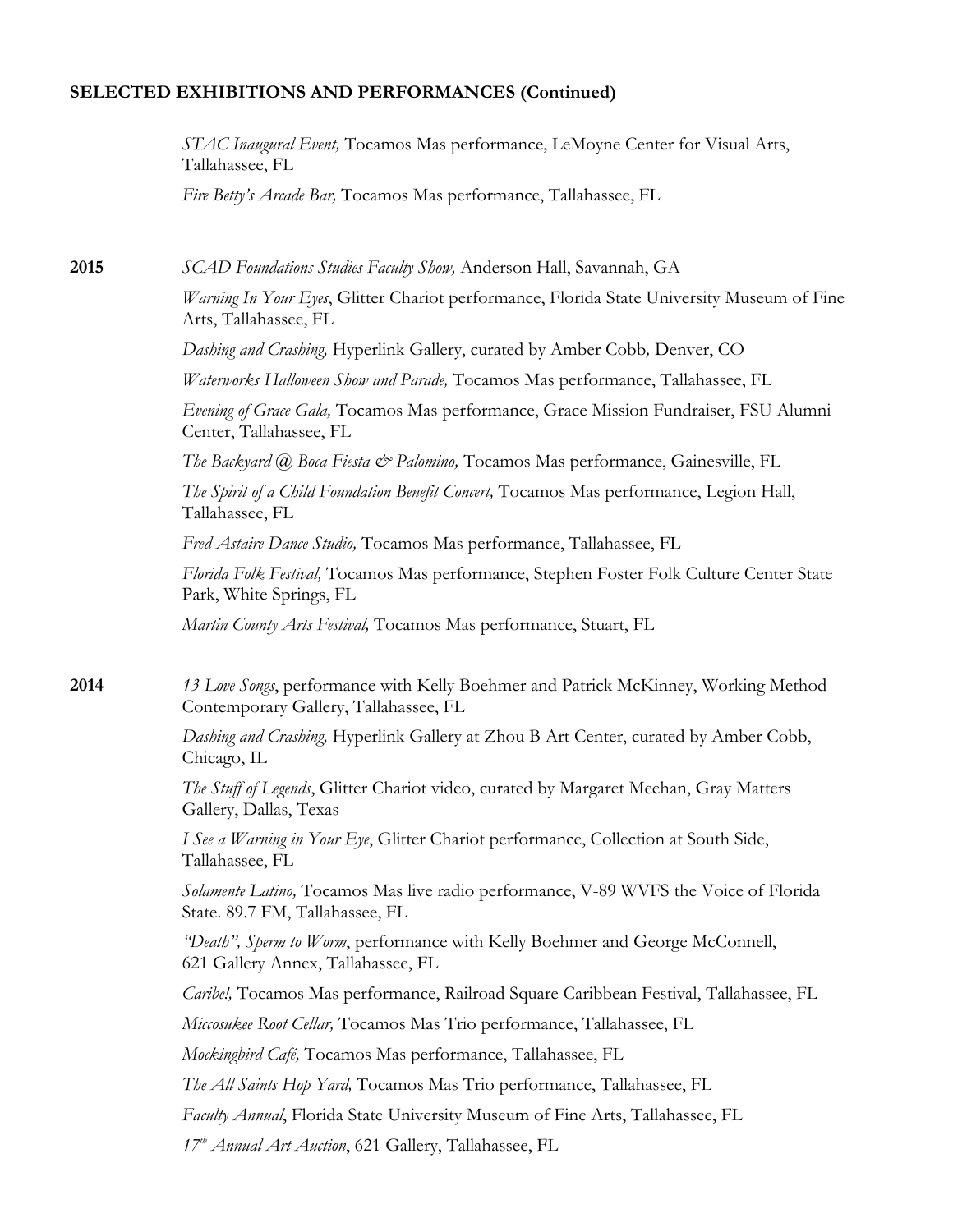| 2013 | 13 Love Songs, performance with Kelly Boehmer, Working Method Contemporary Gallery,<br>Tallahassee, FL                                                                    |
|------|---------------------------------------------------------------------------------------------------------------------------------------------------------------------------|
|      | I Lost You There (Shining in and Catching Me), Glitter Chariot performance, during Art Basel,<br>Miami, FL                                                                |
|      | Love Letters, Glitter Chariot performance, Allways Lounge, New Orleans, LA                                                                                                |
|      | 2 <sup>nd</sup> Annual Havanna Nights, Tocamos Mas Trio performance, Tallahassee, FL                                                                                      |
|      | Get Us Through the Night, show of recent portraits, The Front, New Orleans, LA                                                                                            |
|      | Get Us Through the Night, Glitter Chariot performance, The Front, New Orleans, LA                                                                                         |
|      | The Backwoods Bistro, Tocamos Mas Trio performance, Tallahassee, FL                                                                                                       |
|      | Waterworks, Tocamos Mas Trio performance, Tallahassee, FL                                                                                                                 |
| 2012 | On This Night Of Loving Arms (You Have Someone Else To Meet), By All Means, Glitter Chariot<br>performance, Florida State University Museum of Fine Arts, Tallahassee, FL |
|      | Magnificent Obsession, Glitter Chariot performance, 621 Gallery, Tallahassee, FL                                                                                          |
|      | Fountain of Sorrow, Dissonance, Glitter Chariot performance, Florida State University<br>Museum of Fine Arts, Tallahassee, FL                                             |
|      | Glitter Chariot, glam rock performance, Birds Aphrodisiac Shack, Tallahassee, FL                                                                                          |
|      | Hungry, Undead Film Festival, short film, Writer/Actor/Director, Open Source Tampa,<br>Tampa, FL                                                                          |
| 2011 | Quintron & Miss Pussycat Record Release show, Glitter Chariot performance, Studio 3, New<br>Orleans, LA                                                                   |
|      | Cryin' Time, two-person sculpture show, The Front, New Orleans, LA                                                                                                        |
|      | Intersecting Cultures/Virtual Worlds, curated by Leslie King-Hammond and Lowery S. Sims,<br>The Underground Gallery at the Betsy, Miami, FL                               |
|      | Dispensability and Good Intentions, Co-curator and exhibitor, 621 Gallery, Tallahassee, FL                                                                                |
| 2010 | Ribbon of Darkness, Glitter Chariot performance, 621 Gallery, Tallahassee, FL                                                                                             |
|      | Ribbon of Darkness, Glitter Chariot performance, The Front, New Orleans, LA                                                                                               |
|      | Making Love Out of Nothing at All, Glitter Chariot performance, Florida State University<br>Museum of Fine Arts, Tallahassee, FL                                          |
| 2009 | Dreaming My Dreams of You, FSU Visiting Artist Series, Glitter Chariot performance, Florida<br>State University, Tallahassee, FL                                          |
|      | All That Heaven Will Allow, Spit It Out, Glitter Chariot performance, 621 Gallery,<br>Tallahassee, FL                                                                     |
|      | Why Have You Left That One You Left for Me?, Spit It Out, Glitter Chariot performance, 621<br>Gallery, Tallahassee, FL                                                    |
|      | Faculty Annual, Florida State University Museum of Fine Arts, Tallahassee, FL                                                                                             |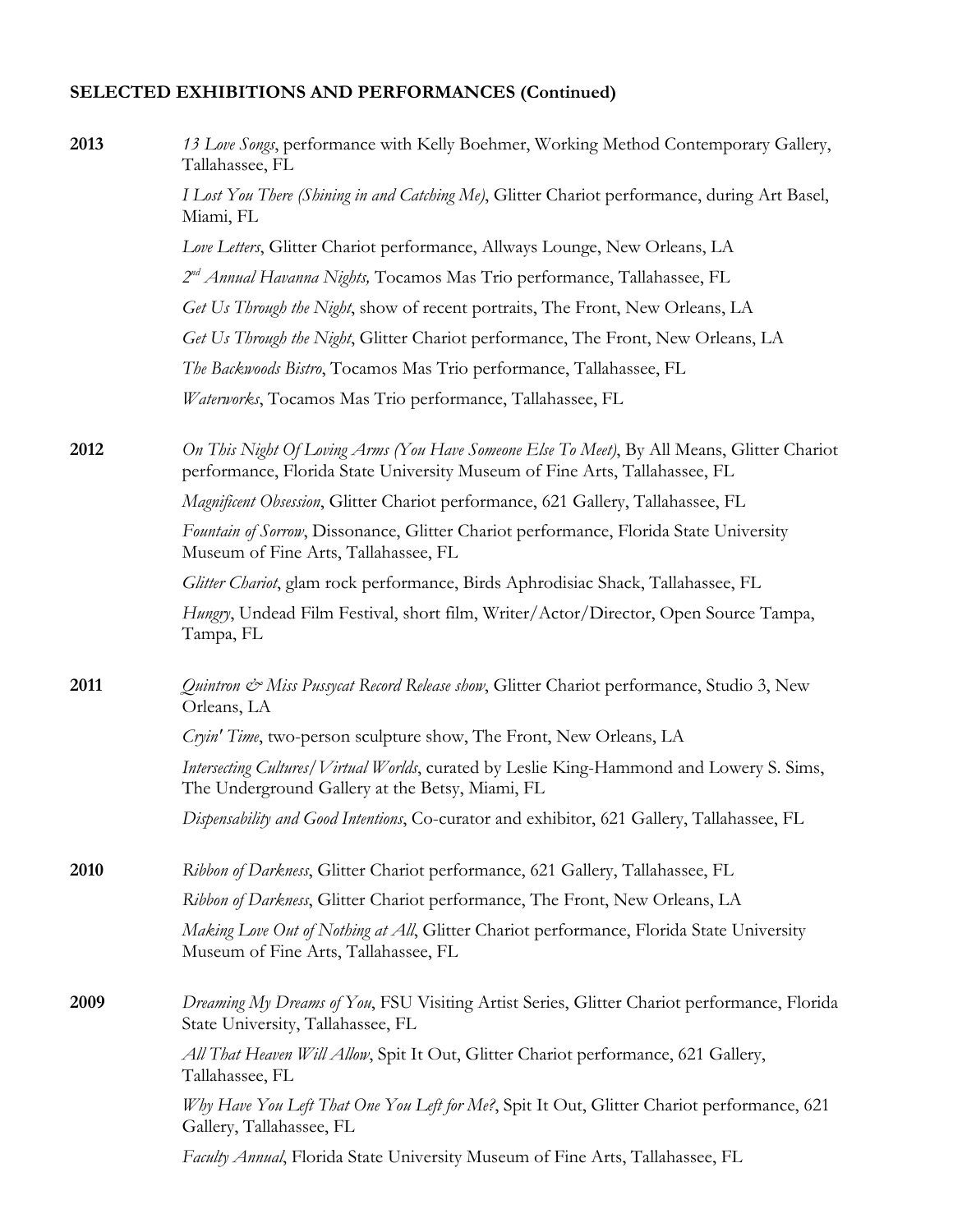| 2008 | Seeing Green: an Eco-art Exhibition, three-person show, Alija Derzelez House (a national<br>monument), Sarajevo, Bosnia and Herzegovina                                            |
|------|------------------------------------------------------------------------------------------------------------------------------------------------------------------------------------|
|      | Yours Truly, Freaks, Glitter Chariot performance, Privateer Gallery, Brooklyn, NY                                                                                                  |
|      | Faculty Annual, Florida State University Museum of Fine Arts, Tallahassee, FL                                                                                                      |
| 2006 | Tranceplant, Circa Puerto Rico '06 First International Art Fair, performance series with Kelly<br>Boehmer and Rachel Hoffman, Puerto Rico Convention Center, San Juan, Puerto Rico |
|      | Apocalyptic Piles, solo show of recent paintings, Edge Zones Art Space, Miami, FL                                                                                                  |
|      | Piles, solo show of recent paintings, Edge Zones Art Space, Miami, FL                                                                                                              |
|      | Art House, Glitter Chariot and Los Kittens performance, Tampa, FL                                                                                                                  |
|      | Muncie Gras, Glitter Chariot performance, Muncie, IN                                                                                                                               |
| 2005 | More at Home, two-person exhibition, National Museum of Bosnia and Herzegovina,<br>Sarajevo, BH                                                                                    |
|      | A Diddle Down the Middle, Chariot tour, venues from Chicago, IL to Tallahassee, FL                                                                                                 |
|      | Work of Tim Warner, Los Kittens performance, Covivant, Tampa, FL                                                                                                                   |
|      | This Magic Moment, solo exhibition, Oliver Gallery, Tampa, FL                                                                                                                      |
|      | 29th Annual Juried U.S.F. Student Art Exhibition, juried by Robert Stackhouse, award winner,<br>Contemporary Art Museum, Tampa, FL                                                 |
|      | Art House, Chariot performance, University of South Florida, Tampa, FL                                                                                                             |
|      | Chariot Retrospective, group performance and installation, Covivant, Tampa, FL                                                                                                     |
|      | Slapdown!, group wrestling performance, Covivant, Tampa, FL                                                                                                                        |
|      | <i>More at Home</i> , two-person exhibition, Oliver gallery, Tampa, FL                                                                                                             |
| 2004 | Slapdown!, group wrestling performance, The Atlantic, Gainesville, FL                                                                                                              |
|      | Faculty Show, Glitter Chariot performance, Contemporary Art Museum, Tampa, FL                                                                                                      |
|      | Slapdown!, Industrial Carnival, group wrestling performance, Ybor City Cigar Factory, Tampa,<br>FL                                                                                 |
|      | Art House, Chariot performance, University of South Florida, Tampa, FL                                                                                                             |
|      | BFA Photography Exhibit, Kittens Chariot performance, Tire and Rim Shop, Tampa, FL                                                                                                 |
| 2003 | Microperformance, collaboration with British artists FrenchMottershead, Fiasco's, Tampa, FL                                                                                        |
|      | Winter Valentine Dance, Chariot performance, Tampa Garden Center, Tampa, FL                                                                                                        |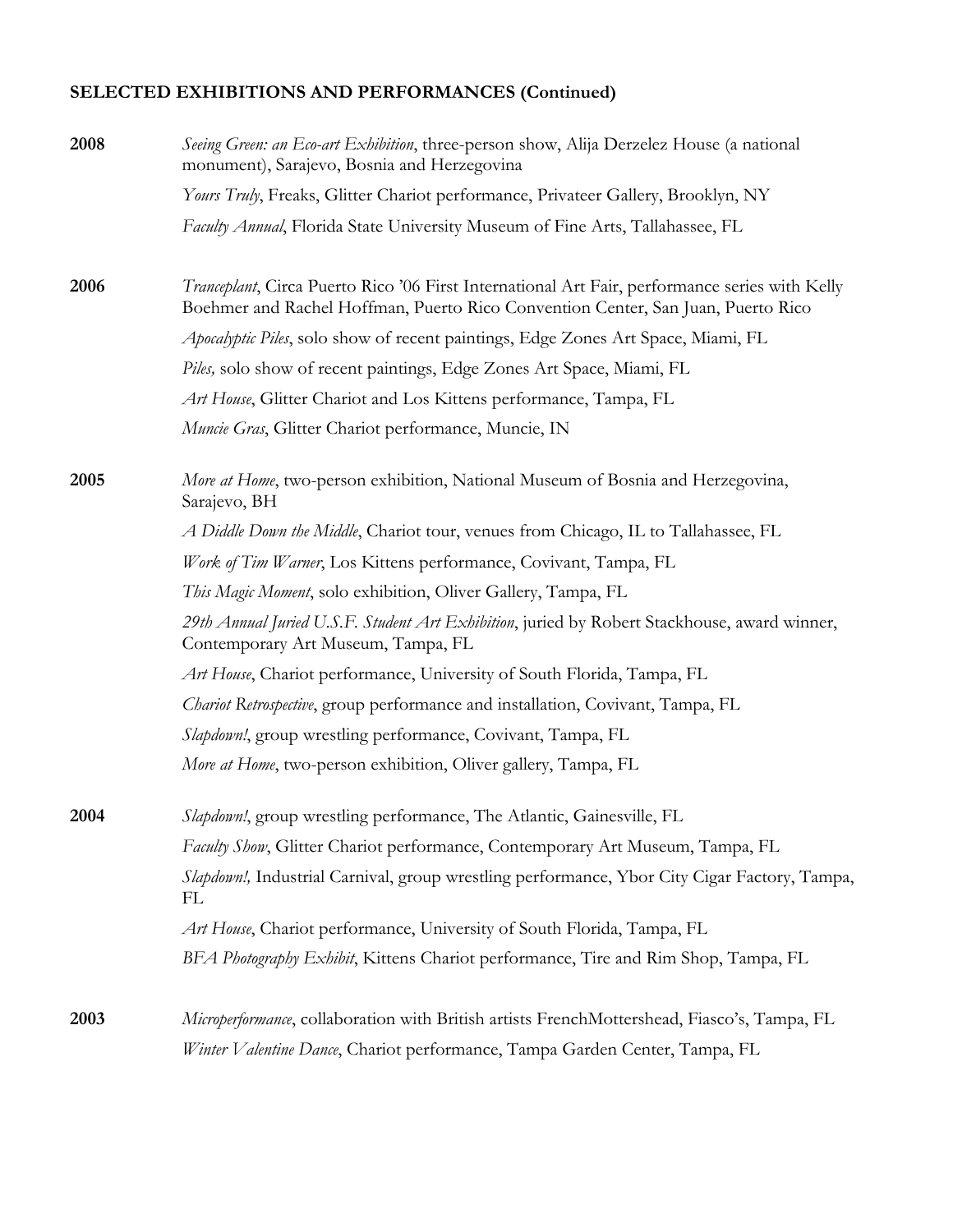# **CURATORIAL, COLLABORATIVE AND VOLUNTEER PROJECTS**

|           | 2016-present <i>Ideas In Sight</i> , team leader, lecture series committee for the School of Foundation Studies,<br>SCAD, GA                                                                                                                                                                                         |
|-----------|----------------------------------------------------------------------------------------------------------------------------------------------------------------------------------------------------------------------------------------------------------------------------------------------------------------------|
| 2019      | META 4 You, SCAD 4D and Experimental Film Showcase, Co-Coordinator of<br>collaboration of 4D Time courses with Professor Lisa Rundstrom and Experimental Film<br>with Professor Michael Chaney, Norris Hall, Savannah, GA                                                                                            |
| 2018      | Open Studio Event, coordinator and co-curator of interdisciplinary exhibition, organized artists<br>to present artworks, including framing and matting demo and gallery preparations, Studio 2,<br>Lacoste, France                                                                                                   |
|           | House # Home, SCAD 4D and Experimental Film Showcase, Co-Coordinator of<br>collaboration of 4D Time courses with Professor Kelley McKlung and Professor Lisa<br>Rundstrom and Experimental Film with Professor Michael Chaney, Starland Dairy,<br>Savannah, GA                                                       |
| 2015      | Ideas In Sight, team member, lecture series committee for the School of Foundation Studies,<br>SCAD, GA                                                                                                                                                                                                              |
| 2014      | Project Art-Reach Part 2, co-coordinator with Kelly Boehmer, organized artists to create<br>original artworks for 5 bedrooms at Someplace Else youth shelter, created artwork for a<br>bedroom, Tallahassee, FL                                                                                                      |
| 2013      | Art for Dinner, performance class collaboration, benefit for 621 Gallery, Tallahassee, FL                                                                                                                                                                                                                            |
| 2012      | Art for Dinner, collaborated with Lexi Bruan, music performance, benefit for 621 Gallery,<br>Tallahassee, FL                                                                                                                                                                                                         |
| 2011      | Project Art-Reach, co-coordinator with Kelly Boehmer, organized artists to create original<br>artworks for 8 bedrooms at Someplace Else youth shelter, created artwork for a bedroom,<br>Tallahassee, FL *Received the <i>Volunteer of the Year Award</i> from the Florida Network<br>of Youth and Families Services |
|           | Art for Dinner, collaborated with Kelly Boehmer and Shannon Young, installation, video, and<br>performance, benefit for 621 Gallery, Tallahassee, FL                                                                                                                                                                 |
|           | Dispensability and Good intentions, co-curator with Kelly Boehmer, 621 Gallery, Tallahassee, FL                                                                                                                                                                                                                      |
| 2009      | Behind the Mountains, co-producer in Japancakes music video, http://vimeo.com/5483599,<br>Smashbox Studios, Los Angeles, CA                                                                                                                                                                                          |
| 2008-2015 | Violet McLendon Gallery, co-director with Kelly Boehmer, Marianna, FL                                                                                                                                                                                                                                                |

# **ARTIST LECTURES AND PRESENTATIONS**

**2018** *Parties and Parades,* 2018Mid-AmericaCollegeArtAssociationConference, Lecturer, University of Nebraska, NE

> *Framing and Matting Demo*, SCAD Open Studio Event preparations, Aug. 16, Studios 1 and 2, Lacoste, France

Life Drawing Session, Moderator, July 1<sup>st</sup>, Studio 2, Lacoste, France

*Heart to Heart Talk (Collaboration)*, performance and retrospective of artist work, Maison Forte lecture hall, Lacoste, France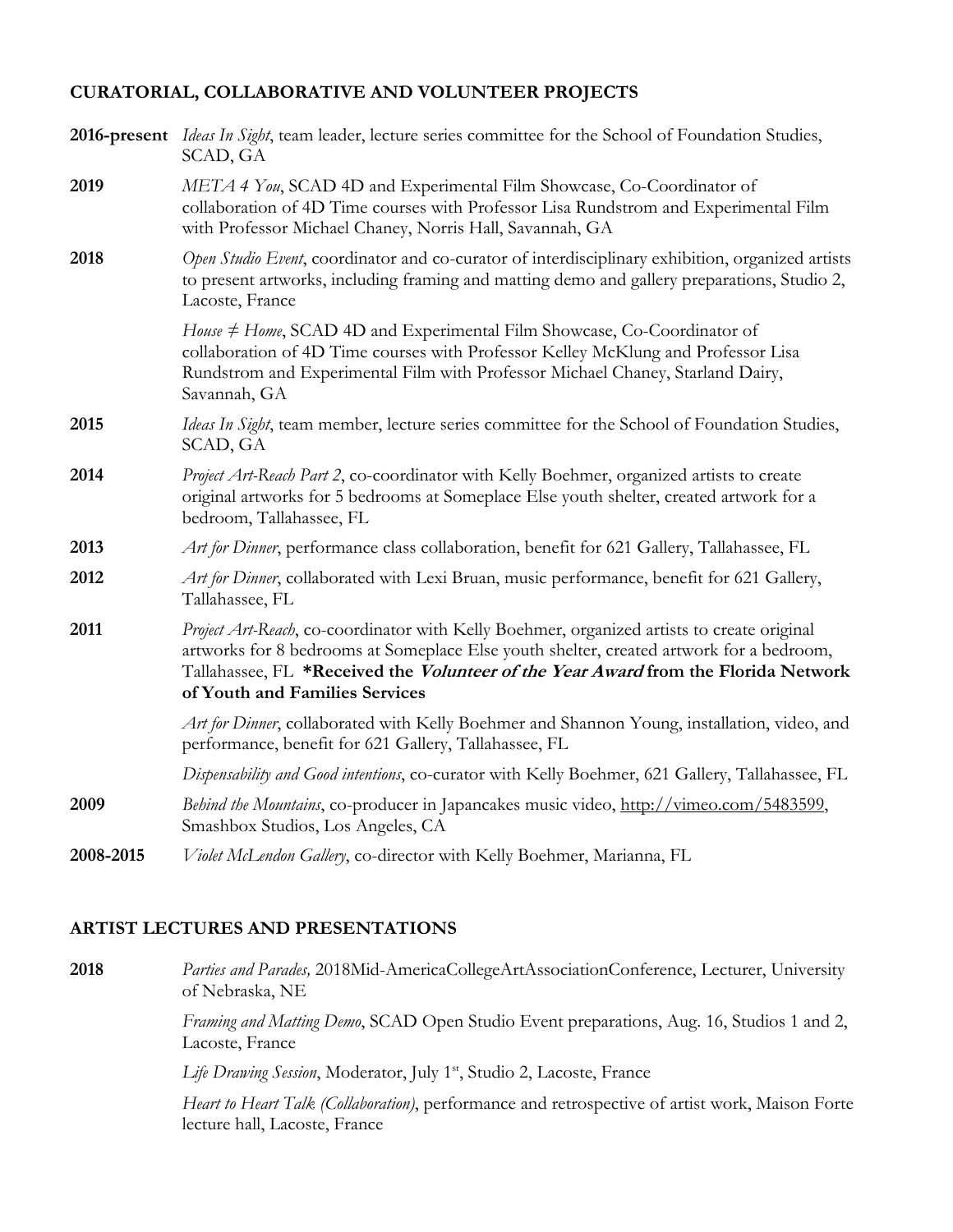# **ARTIST LECTURES AND PRESENTATIONS (Continued)**

| 2017 | <i>How Critiques Function</i> , lecture and demonstration, English as a Second Language course,<br>SCAD, GA                                                                    |
|------|--------------------------------------------------------------------------------------------------------------------------------------------------------------------------------|
| 2016 | Engagement in the Classroom – how can we structure time to keep students focused and learning?, Talk<br>About Teaching lecture, School of Foundation Studies Faculty, SCAD, GA |
|      | <i>How Critiques Function</i> , lecture and demonstration, English as a Second Language course,<br>SCAD, GA                                                                    |
| 2015 | How Critiques Function, lecture and demonstration, English as a Second Language course,<br>SCAD, GA                                                                            |
| 2013 | <i>Heart to Heart Talk</i> , lecture and performance with Kelly Boehmer, TEDxFSU: The<br>Collaborative Collective, Club Down Under, Tallahassee, FL                            |
| 2012 | Collaboration, lecture, Success Strategies course, Florida State University, FL                                                                                                |
| 2010 | Pecha Kucha Night, Presenter, 621 Gallery, Tallahassee, FL                                                                                                                     |
| 2009 | School of Art and Art History, University of South Florida, Tampa, FL                                                                                                          |

# **COLLECTIONS**

| 2017 | Paul Harvey and Stephanie Perkins, Tallahasee, FL |
|------|---------------------------------------------------|
| 2013 | Sara Mas, New Orleans, LA                         |
| 2010 | Ryan Berg, Hollywood, CA                          |
| 2008 | Tim and Sabina Clancy, Sarajevo, BH               |
| 2007 | Mernet Larson, Tampa, FL                          |
| 2006 | Lou Marcus, Tampa, FL                             |
| 2005 | Stanton and Gasdick Attorneys at Law, Orlando, FL |
| 2005 | Angela Hendershot, St. Pete, FL                   |
| 2005 | Sarah and Bob Howard, Tampa, FL                   |
| 2004 | Matthew Williams, Washington, DC                  |
| 2002 | Anne Jeffrey, Tampa, FL                           |
|      |                                                   |

# **SELECTED BIBLIOGRAPHY**

SCAD Exhibition, Group Exhibition: 'Alter Ego', SCAD deFINE Art, 2018, https://www.scad.edu/event/2018-01-25-group-exhibition-alter-ego

SCAD Events, Glitter Chariot performance: 'Any Day Now (Love Will Let Me Down)', SCAD deFINE Art 2018, https://www.scad.edu/event/2018-02-21-glitter-chariot-performance-any-day-now-love-will-let-medown

The District, *Glitter Chariot Brings Sparkling Alter Egos To DEFINE ART*, Feb. 25<sup>th</sup>, 2018, by Patrick Guilford*,* https://scaddistrict.com/2018/02/25/glitter-chariot-performs-gutstein/

SCAD Events, Artist Gallery Talk: 'Alter Ego', https://www.scad.edu/event/2018-02-22-artist-gallery-talkalter-ego

Mark Hinson, "Music Roundup: All That Glitter: Your Chariot Awaits", Tallahassee Democrat, Limelight, June 17, 2016 (Photo).